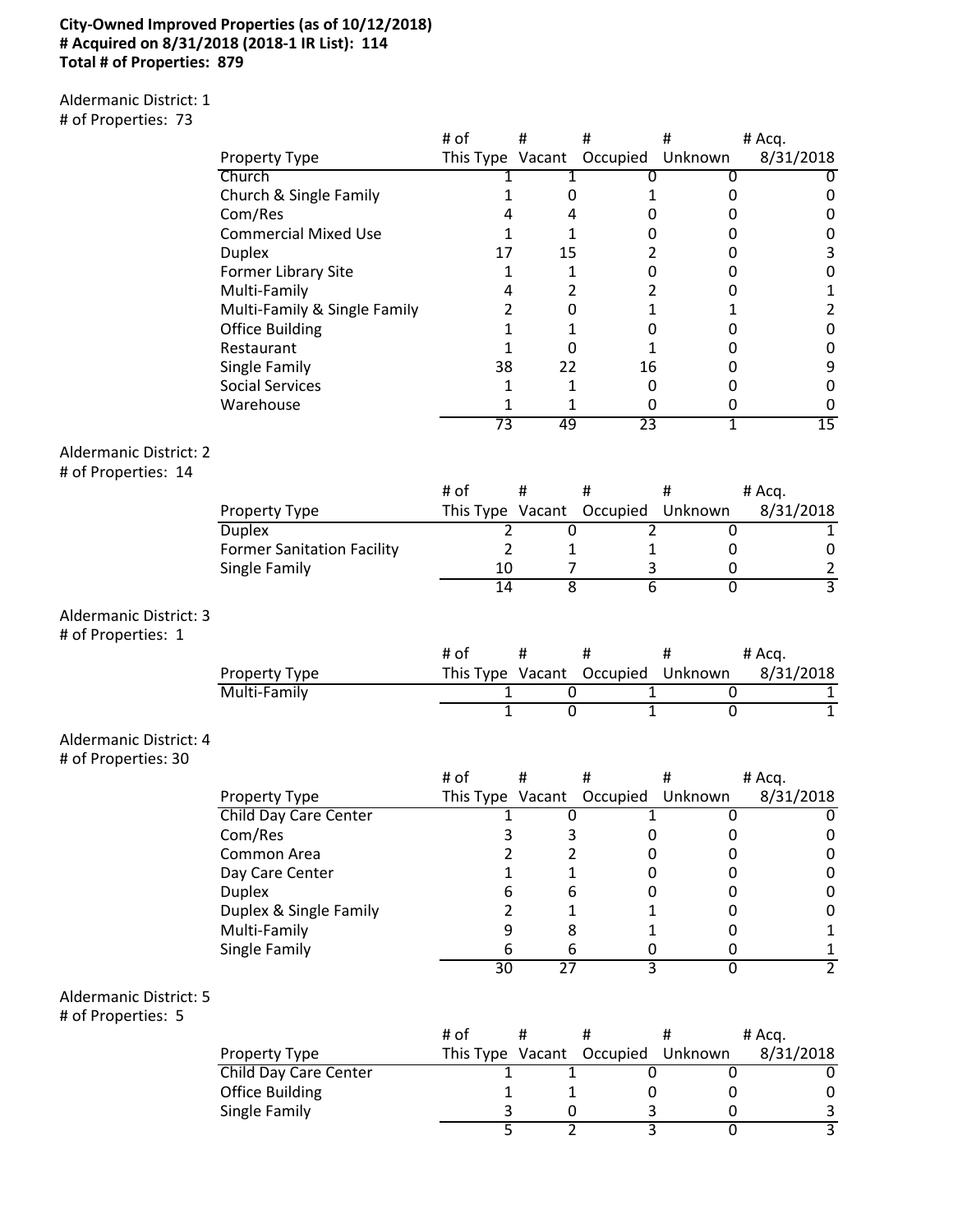## Aldermanic District: 6 # of Properties: 283

|                              | # of             | #   | #                | # | # Acq.    |
|------------------------------|------------------|-----|------------------|---|-----------|
| Property Type                | This Type Vacant |     | Occupied Unknown |   | 8/31/2018 |
| Child Day Care               |                  |     |                  |   |           |
| Church                       | 6                | ь   |                  |   |           |
| Com/Res                      | 30               | 27  |                  |   |           |
| <b>Duplex</b>                | 128              | 110 | 17               |   | 12        |
| Duplex - 2                   |                  |     |                  |   |           |
| Duplex & Single Family       | 10               | 10  |                  |   |           |
| <b>Funeral Services</b>      |                  |     |                  |   |           |
| <b>Medical Office</b>        |                  |     |                  |   |           |
| Multi-Family                 | 8                |     |                  |   |           |
| Multi-Family & Single Family |                  |     |                  |   |           |
| <b>Residential Care</b>      |                  |     |                  |   |           |
| <b>Retail Offices</b>        |                  |     |                  |   |           |
| Single Family                | 90               | 77  | 9                |   | 15        |
| Single Family - 2            |                  |     |                  |   |           |
| <b>Social Services</b>       |                  |     |                  |   |           |
| Tavern                       |                  |     |                  |   |           |
|                              | 283              | 247 | 30               | 6 | 32        |

Aldermanic District: 7

# of Properties: 143

|     |                  |                      | # Acq.    |
|-----|------------------|----------------------|-----------|
|     | Occupied         | Unknown              | 8/31/2018 |
|     |                  |                      |           |
|     |                  |                      |           |
|     |                  |                      |           |
|     |                  |                      |           |
| 69  |                  |                      | 6         |
|     |                  |                      |           |
|     |                  |                      |           |
|     |                  |                      |           |
| 51  |                  |                      | 12        |
|     |                  |                      |           |
|     |                  |                      |           |
|     |                  |                      |           |
| 143 |                  | 4                    | 20        |
|     | This Type Vacant | 8<br>65<br>42<br>125 | 14        |

## Aldermanic District: 8

# of Properties: 11

|               | # of |                                   | # Acq.    |
|---------------|------|-----------------------------------|-----------|
| Property Type |      | This Type Vacant Occupied Unknown | 8/31/2018 |
| Com/Res       |      |                                   |           |
| <b>Duplex</b> |      |                                   |           |
| Restaurant    |      |                                   |           |
| Single Family |      |                                   |           |
|               |      |                                   |           |

# Aldermanic District: 9

# of Properties: 9

|                              | # of | # | #                                 | # Acq.    |
|------------------------------|------|---|-----------------------------------|-----------|
| Property Type                |      |   | This Type Vacant Occupied Unknown | 8/31/2018 |
| Com/Res                      |      |   |                                   |           |
| Condominium                  |      |   |                                   |           |
| <b>Duplex</b>                |      |   |                                   |           |
| <b>Recreational Facility</b> |      |   |                                   |           |
| Single Family                |      |   |                                   |           |
|                              |      |   |                                   |           |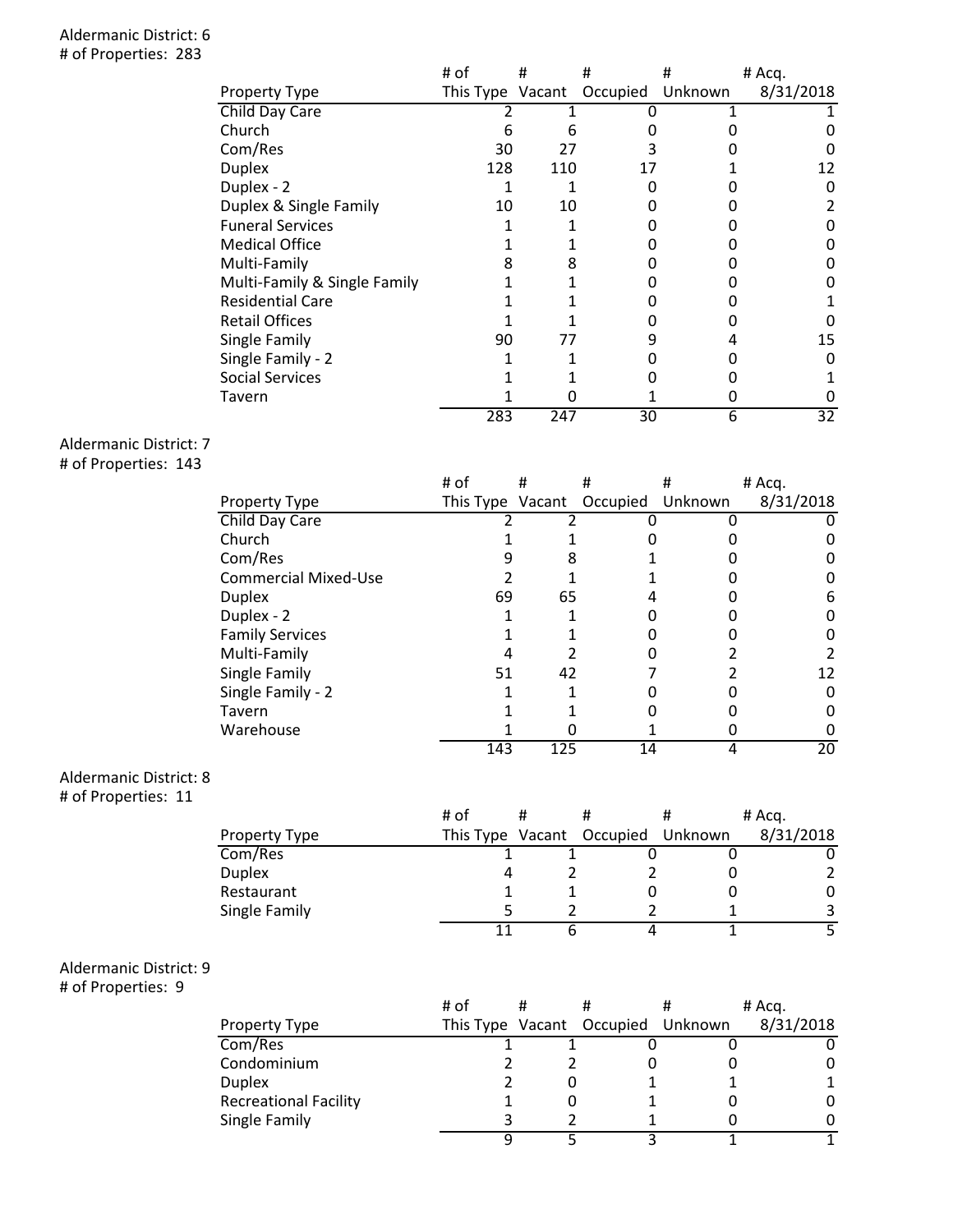## Aldermanic District: 10 # of Properties: 14

|                         |                            | # of |                 | #                | #                         | #                                | # Acq.              |
|-------------------------|----------------------------|------|-----------------|------------------|---------------------------|----------------------------------|---------------------|
|                         | Property Type              |      |                 |                  | This Type Vacant Occupied | Unknown                          | 8/31/2018           |
|                         | Child Day Care             |      | 1               |                  | 1                         | 0<br>0                           | 0                   |
|                         | Com/Res                    |      | 4               |                  | 3                         | 0<br>1                           | 0                   |
|                         | <b>Duplex</b>              |      | $\overline{2}$  | 0                |                           | 2<br>0                           | $\overline{2}$      |
|                         | Single Family              |      | 5               | 5                |                           | 0<br>0                           | $\pmb{0}$           |
|                         | Warehouse                  |      | $\overline{2}$  |                  | 2                         | $\pmb{0}$<br>0                   | $\pmb{0}$           |
|                         |                            |      | 14              | $\overline{11}$  |                           | 3<br>$\overline{0}$              | $\overline{2}$      |
| Aldermanic District: 11 |                            |      |                 |                  |                           |                                  |                     |
| # of Properties: 0      |                            |      |                 |                  |                           |                                  |                     |
|                         |                            | # of |                 | $\#$             | #                         | #                                | # Acq.              |
|                         | Property Type              |      |                 | This Type Vacant | Occupied                  | Unknown                          | 8/31/2018           |
|                         | No Properties              |      | 0               |                  | $\overline{0}$            | 0<br>0                           | 0                   |
|                         |                            |      | $\overline{0}$  |                  | $\overline{0}$            | $\overline{0}$<br>$\overline{0}$ | $\overline{0}$      |
| Aldermanic District: 12 |                            |      |                 |                  |                           |                                  |                     |
| # of Properties: 32     |                            |      |                 |                  |                           |                                  |                     |
|                         |                            | # of |                 | #                | #                         | #                                | # Acq.              |
|                         | Property Type              |      |                 |                  | This Type Vacant Occupied | Unknown                          | 8/31/2018           |
|                         | Com/Res                    |      | 7               |                  | 5                         | 1<br>1                           | $\mathbf{1}$        |
|                         | <b>Duplex</b>              |      | 9               |                  | 4                         | 4<br>1                           | 4                   |
|                         | Duplex & Single Family     |      | 2               | 0                |                           | 1<br>1                           | $\mathbf{1}$        |
|                         | Former Library Site        |      | 1               |                  | 1                         | 0<br>0                           | $\pmb{0}$           |
|                         | Multi-Family               |      | 1               |                  | 0                         | 0<br>1                           | $\mathbf 1$         |
|                         | Single Family              |      | 10              | 8                |                           | 1<br>1                           | $\overline{2}$      |
|                         | <b>Used Care Dealer</b>    |      | 1               | 0                |                           | 1<br>0                           | $\pmb{0}$           |
|                         | Warehouse                  |      | 1               |                  | 1                         | 0<br>0                           | 0                   |
|                         |                            |      | $\overline{32}$ | $\overline{19}$  |                           | $\overline{\bf 8}$<br>5          | ब्र                 |
| Aldermanic District: 13 |                            |      |                 |                  |                           |                                  |                     |
| # of Properties: 5      |                            |      |                 |                  |                           |                                  |                     |
|                         |                            | # of |                 | $\#$             | $\#$                      | #                                | # Acq.              |
|                         | Property Type              |      |                 |                  | This Type Vacant Occupied | Unknown                          | 8/31/2018           |
|                         | Manufacturing/Warehouse    |      | 1               |                  | $\overline{0}$            | $\mathbf{1}$<br>0                | 0                   |
|                         | Single Family              |      | 3               |                  | 1                         | $\mathbf{1}$<br>$\mathbf{1}$     | $\overline{2}$      |
|                         | Tavern & Mobile Home Court |      | 1               |                  | 1                         | $\pmb{0}$<br>0                   | $\pmb{0}$           |
|                         |                            |      | $\overline{5}$  |                  | $\overline{2}$            | $\overline{2}$<br>$\overline{1}$ | $\overline{2}$      |
| Aldermanic District: 14 |                            |      |                 |                  |                           |                                  |                     |
| # of Properties: 8      |                            |      |                 |                  |                           |                                  |                     |
|                         |                            | # of |                 | $\#$             | #                         | #                                | # Acq.              |
|                         | Property Type              |      |                 | This Type Vacant | Occupied                  | Unknown                          | 8/31/2018           |
|                         | Com/Res                    |      | 1               |                  | 1                         | $\overline{0}$<br>0              | $\overline{0}$      |
|                         | <b>Duplex</b>              |      | 3               |                  | $\overline{2}$            | 0<br>1                           | $\pmb{0}$           |
|                         | Single Family              |      | 4               |                  |                           | $\overline{2}$<br>0              |                     |
|                         |                            |      | $\overline{8}$  |                  | 2<br>$\overline{5}$       | $\overline{3}$<br>$\overline{0}$ | 0<br>$\overline{0}$ |
|                         |                            |      |                 |                  |                           |                                  |                     |